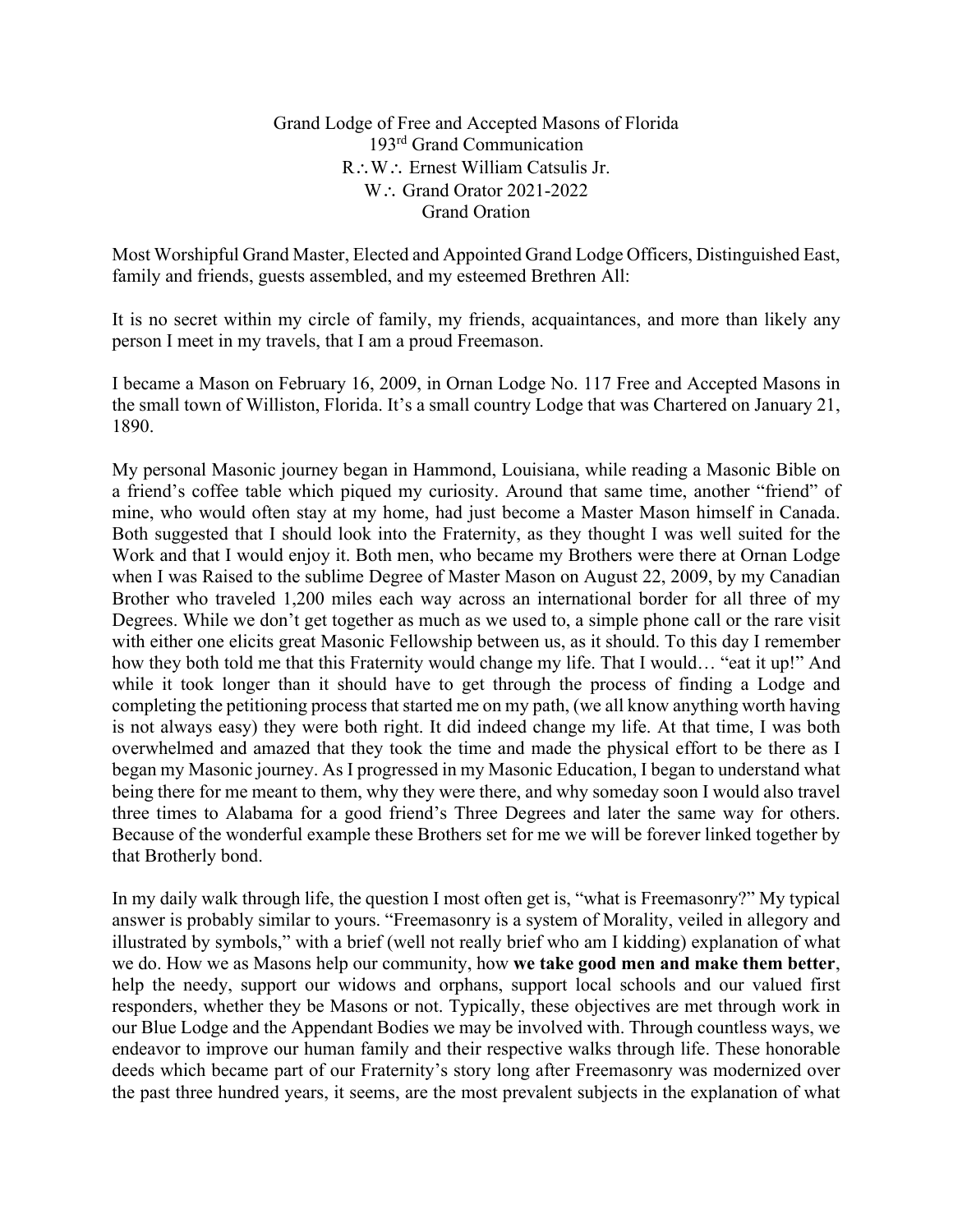we Freemasons are. Each of us have been charged to continually exemplify the goodness of our Craft, as well as to help form how this ancient and honorable Fraternity is perceived by the general public. Even though we all should know as Masons, our Lodges are Chartered to do one thing…make new Masons. All of these other noble deeds, however fulfilling, are ancillary to that one duty to create new Masons.

Yet, as Freemasons, most of us should know that it is more than just that, much more. I have found that we sometimes forget and lay aside many other important benefits of this magnificent undertaking. It is also a vehicle by which we can better enjoy our own lives, our individual walk through this life through our Masonic relationships.

The actual BROTHERHOOD of men and all the benefits of the intimate relationships we create, help to make our society, our band of Brothers, such a great organization to belong to. Our Work says that **"Masonry unites men of every Country, Sect and Opinion and conciliates true friendship among those who might otherwise have remained at a perpetual distance."** You see, my dear Brothers, we are all here at this place, at this time, because of one singular circumstance. Because we chose to believe in the obligations we have taken upon ourselves. These obligations are something that we all take most seriously. With each one, we opened our hearts and minds to new ideas, to our newly formed Masonic relationships, regardless of age, race, nationality, wealth, or political ideology. None of us knew, at that particular moment of our Initiation, what being a Mason was really all about. It was therefore in my not so humble opinion, a "**leap of faith**", that the journey we were embarking on, was going to make us all better men. The reality is most of us had barely any way of knowing anything about what we were signing up for. Each of our experiences were different due to our own perception. While not exactly the same, all were close enough, that we were all staring at the same exact point and certainly in the same condition. I promise you here today that I certainly did not know the places my **leap of faith** into Freemasonry would take me. The relationships I have formed in Lodge meetings, in nine different states and two countries in the last 13 years became a path I could never have imagined.

I have had the opportunity to travel with several Grand Masters and other Distinguished Brethren in my personal Masonic career. With Entered Apprentices, Fellow Crafts, and Master Masons alike. It is a journey that I encourage each of you to endeavor towards, if you have not had the honor to do so already. I have observed and participated in great events in foreign countries, as well as attending meetings in small rural areas, in tiny old Lodge Rooms and the grandest Masonic Edifices. This path has allowed me to serve the Craft in many different roles, to preside over meetings in my mother Lodge with just three or four Brothers; barely enough to be able to open Lodge. Conversely, to open a Lodge in a National Monument with over 50 distinguished Brethren from several different Grand Jurisdictions, as well as to stand here before you today in this auspicious role that will forever be engraved in my memory. Heady stuff when you hear it. I sincerely do not consider myself special for these particular honors. I do, however, consider myself extremely blessed to have formed relationships with those men, my dear Brothers, on those trips and in those Lodges comprised of 3, 53, or 1,053. Teaching Catechisms and watching my Brothers enjoy the Masonic Work they get to do; watching them make Masons as I was honored to make them, simply because they made a choice to take that **leap of faith**, learn their Work and put it to good use, which changed their lives, as well as mine and yours. All it took was a little courage to seek out the opportunity to improve ourselves.